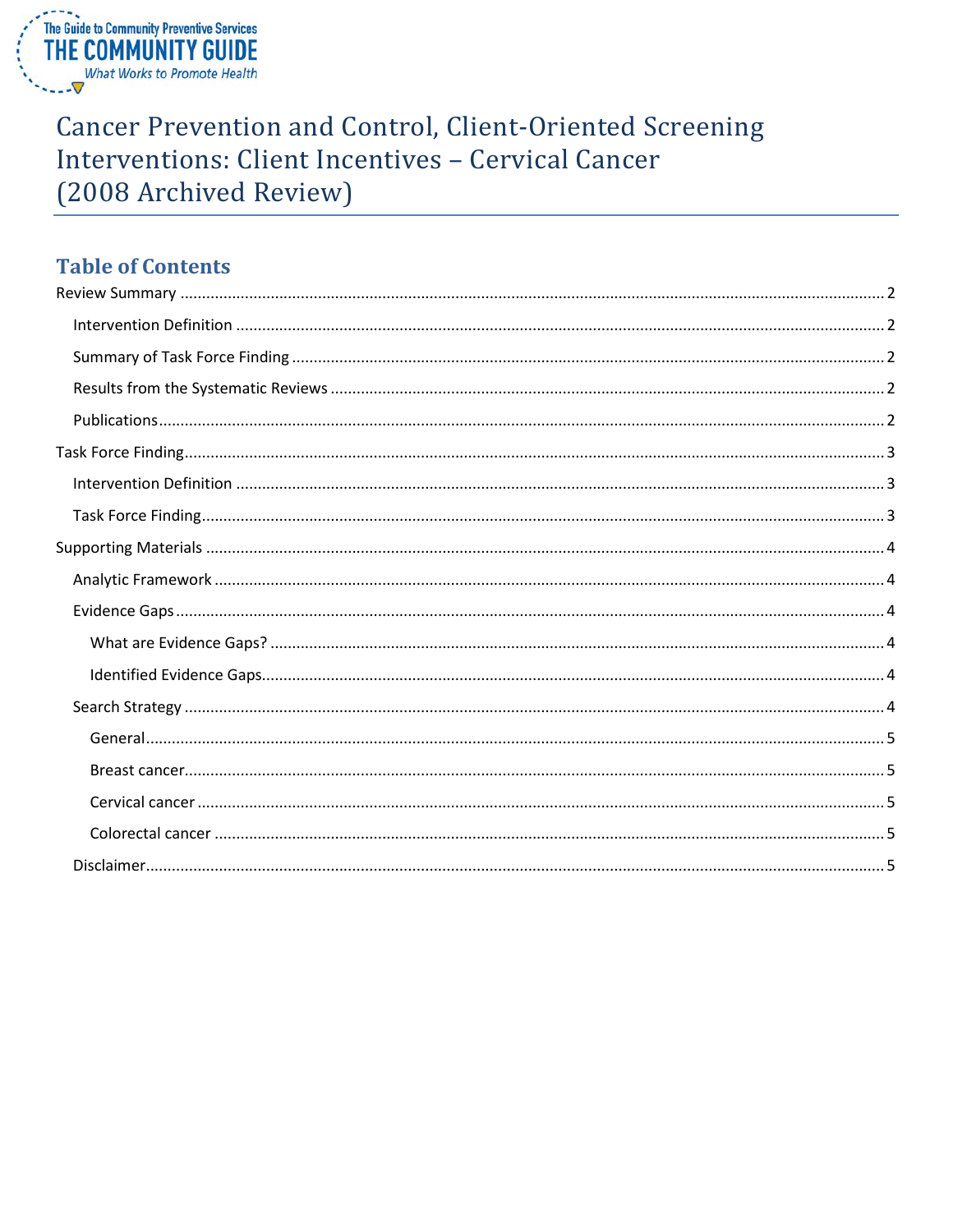

## **Review Summary**

## <span id="page-1-1"></span><span id="page-1-0"></span>**Intervention Definition**

Incentives are small rewards (e.g., cash or coupons) that encourage people to accept cancer screening. They can be offered alone or in combination with other strategies (e.g., client reminders). The cancer screening review assessed the effectiveness of client incentives when used alone.

## <span id="page-1-2"></span>**Summary of Task Force Finding**

The Community Preventive Services Task Force finds insufficient evidence to determine the effectiveness of client incentives alone in increasing screening for cervical cancer, because no studies qualified for review.

The Task Force has related findings for client incentives specific to the following:

- Breast cancer (insufficient evidence)
- Colorectal cancer (insufficient evidence)

## <span id="page-1-3"></span>**Results from the Systematic Reviews**

No studies addressing client incentives qualified for review.

These findings were based on a systematic review of all available studies, conducted on behalf of the Task Force by a team of specialists in systematic review methods, and in research, practice and policy related to cancer prevention and control.

### <span id="page-1-4"></span>**Publications**

Baron RC, Rimer BK, Breslow RA, et al. [Client-directed interventions to increase community demand for breast, cervical,](http://www.thecommunityguide.org/cancer/screening/client-oriented/Cancer2008_ClientDirected_Demand.pdf)  [and colorectal cancer screening: a systematic review](http://www.thecommunityguide.org/cancer/screening/client-oriented/Cancer2008_ClientDirected_Demand.pdf) [www.thecommunityguide.org/cancer/screening/clientoriented/Cancer2008\_ClientDirected\_Demand.pdf]. *Am J Prev Med* 2008;35(1S): S34-55.

Task Force on Community Preventive Services. Recommendations for client- and [provider-directed interventions to](http://www.thecommunityguide.org/cancer/screening/client-oriented/Cancer2008_TaskForceRecs.pdf)  [increase breast, cervical, and colorectal cancer screening](http://www.thecommunityguide.org/cancer/screening/client-oriented/Cancer2008_TaskForceRecs.pdf) [www.thecommunityguide.org/cancer/screening/clientoriented/Cancer2008\_TaskForceRecs.pdf]. *Am J Prev Med* 2008;35(1S): S21-5.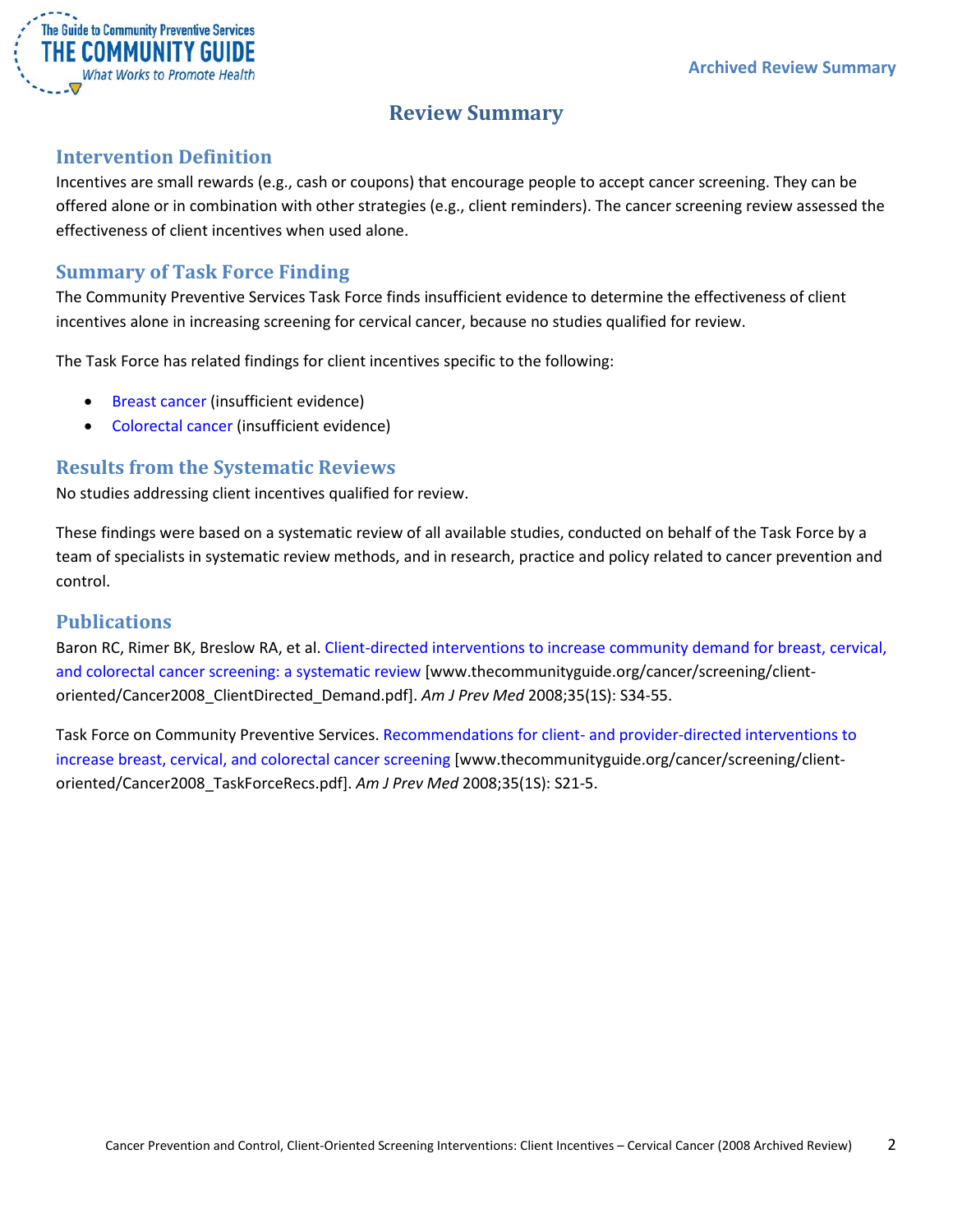

#### **Archived Task Force Finding**

<span id="page-2-0"></span>*The following Task Force finding and supporting materials are for client incentive interventions to increase breast, cervical, and colorectal cancer screening.*

## **Task Force Finding**

#### <span id="page-2-1"></span>**Intervention Definition**

Client incentives are small, non-coercive rewards (e.g., cash or coupons) to motivate people to seek cancer screening for themselves or to encourage others (e.g., family members, close friends) to seek screening. Incentives are distinct from interventions designed to improve access to services (e.g., transportation, child care, reducing out-of-pocket client costs), which are considered separately.

#### <span id="page-2-2"></span>**Task Force Finding (July 2008)\***

A review of available scientific evidence identified no studies evaluating the use of incentives alone. Therefore, evidence is insufficient to determine the effectiveness of client incentives alone in increasing screening for breast, cervical, or colorectal cancers.

\*From the following publication:

Task Force on Community Preventive Services. Recommendations for client- [and provider-directed interventions to](http://www.thecommunityguide.org/cancer/screening/client-oriented/Cancer2008_TaskForceRecs.pdf)  [increase breast, cervical, and colorectal cancer screening](http://www.thecommunityguide.org/cancer/screening/client-oriented/Cancer2008_TaskForceRecs.pdf) [www.thecommunityguide.org/cancer/screening/clientoriented/Cancer2008\_TaskForceRecs.pdf]. *Am J Prev Med* 2008;35(1S): S21-5.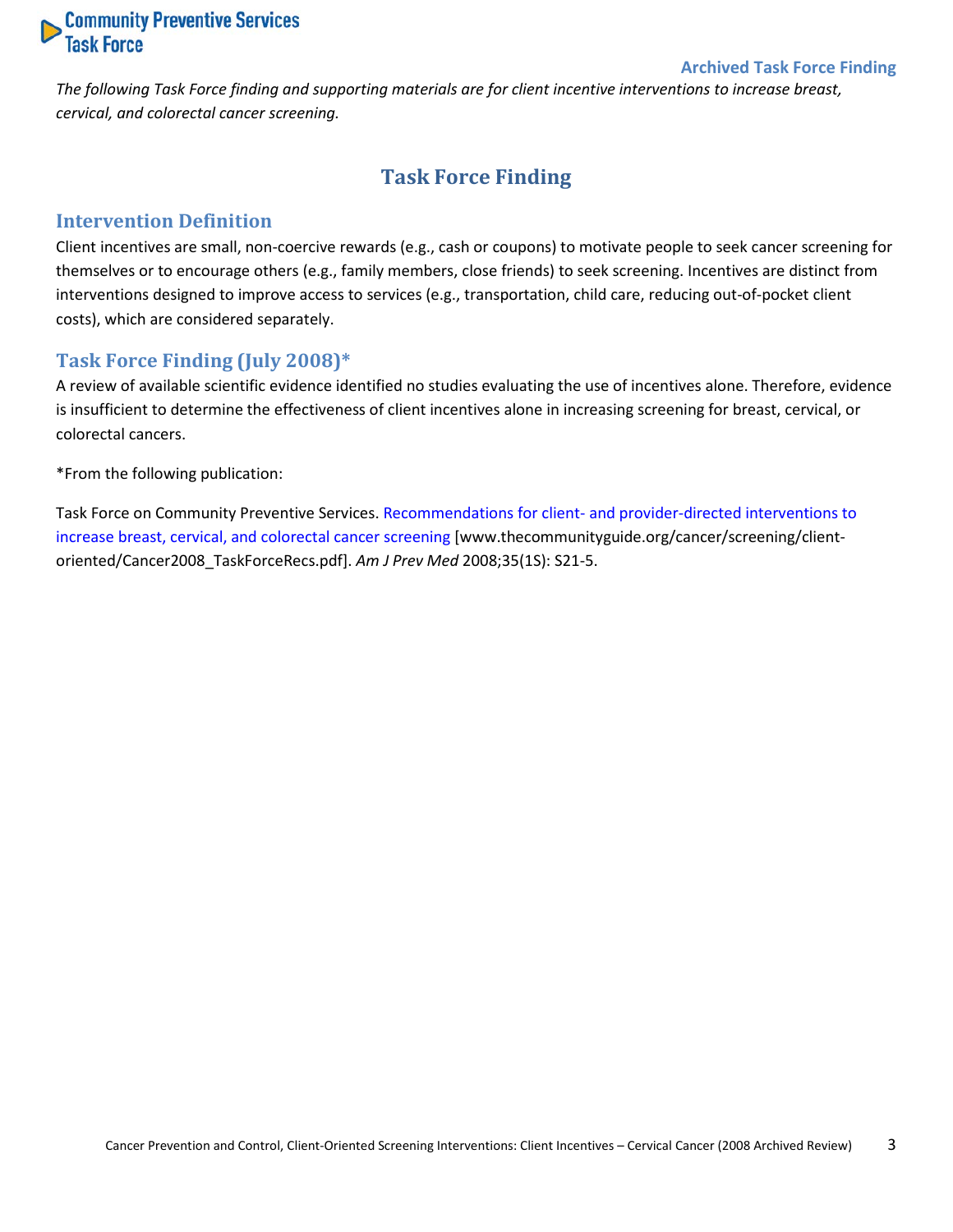

## **Supporting Materials**

## <span id="page-3-1"></span><span id="page-3-0"></span>**Analytic Framework**

See Figure 1 on page S36 of Baron RC, Rimer BK, Breslow RA, et al. [Client-directed interventions to increase community](http://www.thecommunityguide.org/cancer/screening/client-oriented/Cancer2008_ClientDirected_Demand.pdf)  demand for breast, [cervical, and colorectal cancer screening: a systematic review](http://www.thecommunityguide.org/cancer/screening/client-oriented/Cancer2008_ClientDirected_Demand.pdf) [www.thecommunityguide.org/cancer/screening/client-oriented/Cancer2008\_ClientDirected\_Demand.pdf]. *Am J Prev Med* 2008;35(1S): S34-55.

## <span id="page-3-2"></span>**Evidence Gaps**

### <span id="page-3-3"></span>**What are Evidence Gaps?**

Each Community Preventive Services Task Force (Task Force) review identifies critical evidence gaps—areas where information is lacking. Evidence gaps can exist whether or not a recommendation is made. In cases when the Task Force finds insufficient evidence to determine whether an intervention strategy works, evidence gaps encourage researchers and program evaluators to conduct more effectiveness studies. When the Task Force recommends an intervention, evidence gaps highlight missing information that would help users determine if the intervention could meet their particular needs. For example, evidence may be needed to determine where the intervention will work, with which populations, how much it will cost to implement, whether it will provide adequate return on investment, or how users should structure or deliver the intervention to ensure effectiveness. Finally, evidence may be missing for outcomes different from those on which the Task Force recommendation is based.

### <span id="page-3-4"></span>**Identified Evidence Gaps**

- Are these interventions potentially effective in increasing screening of these cancer sites?
- Are some incentives (e.g., ones of greater cash value or of greater appeal) more effective than others?
- Do these interventions result in other positive or negative changes in healthcare services (e.g., blood pressure monitoring or adult immunization) or health behaviors (e.g., smoking or physical activity)?
- Could incentives become a barrier to developing routine recommended screening practices or reducing patient autonomy in decision making?

## <span id="page-3-5"></span>**Search Strategy**

*The following outlines the search strategy used for reviews of these interventions to increase breast, cervical, and colorectal cancer screening: Client Reminders (archived); Client Incentives (archived); Mass Media Targeting Clients (archived); Small Media Targeting Clients; Group Education for Clients (archived); One-on-One Education for Clients (archived); Reducing Structural Barriers for Clients (archived); Reducing Client Out-of-Pocket Costs (archived); Provider Assessment and Feedback (archived); Provider Incentives (archived).*

To establish the evidence base the team searched five computerized databases from the earliest entries in each through November 2004: MEDLINE, database of the National Library of Medicine (from 1966); the Cumulative Index to Nursing and Allied Health database (CINAHL, from 1982); the Chronic Disease Prevention database (CDP, Cancer Prevention and Control subfield, from 1988); PsycINFO (from 1967); and the Cochrane Library databases. Medical subject headings (MeSH) searched (including all subheadings) are shown below. The team also scanned bibliographies from key articles and solicited other citations from other team members and subject-matter experts. Conference abstracts were not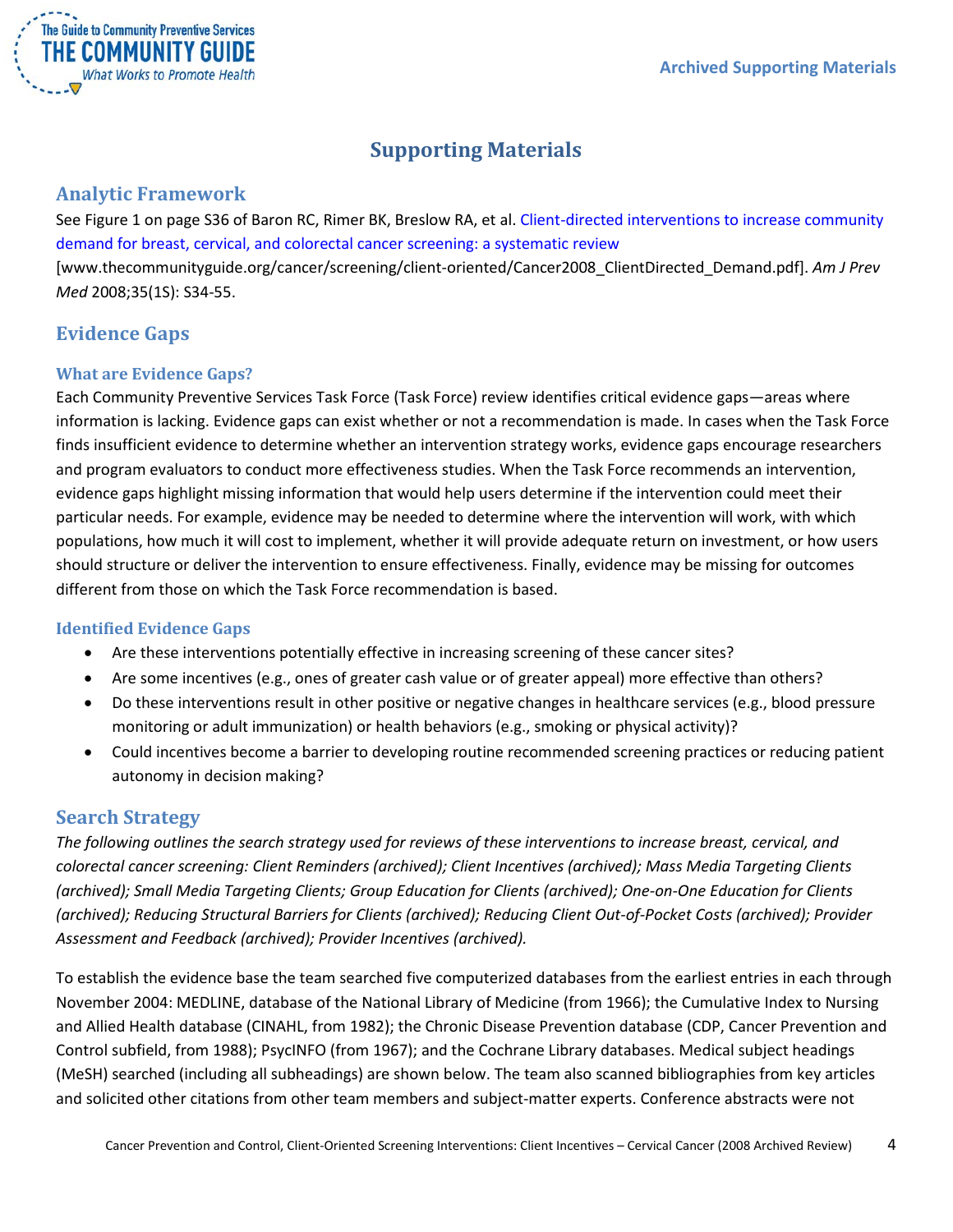

included because, according to Community Guide criteria, they generally do not provide enough information to assess study validity and to address the research questions.

The search identified over 9000 citations whose titles and abstracts were screened for potential relevance to interventions and outcomes of interest; of these, 580 articles were retrieved for full-text review.

Search terms used in five electronic databases to find studies for inclusion in the systematic reviews of cancer screening. Searches were conducted to find all studies of cancer screening including those specific to screening for breast, cervical, or colorectal cancer.

#### <span id="page-4-0"></span>**General**

Neoplasms—combined with any of the following headings: Early detection Mass screening Multiphasic screening Preventive health services Screening

#### <span id="page-4-1"></span>**Breast cancer**

Breast neoplasms Mammography

#### <span id="page-4-2"></span>**Cervical cancer**

Cervical intraepithelial neoplasia (Uterine) cervical neoplasms Cervix dysplasia Vaginal smears

#### <span id="page-4-3"></span>**Colorectal cancer**

Colonic neoplasms Colorectal neoplasms Occult blood Sigmoid neoplasms Sigmoidoscopy

From: Baron RC, Rimer BK, Coates RJ, et al. Methods for conducting systematic reviews of evidence on effectiveness and economic efficiency of interventions to increase screening for breast, cervical, and colorectal cancers. *Am J Prev Med* 2008;35(1S):26-33.

### <span id="page-4-4"></span>**Disclaimer**

The findings and conclusions on this page are those of the Community Preventive Services Task Force and do not necessarily represent those of CDC. Task Force evidence-based recommendations are not mandates for compliance or spending. Instead, they provide information and options for decision makers and stakeholders to consider when determining which programs, services, and policies best meet the needs, preferences, available resources, and constraints of their constituents.